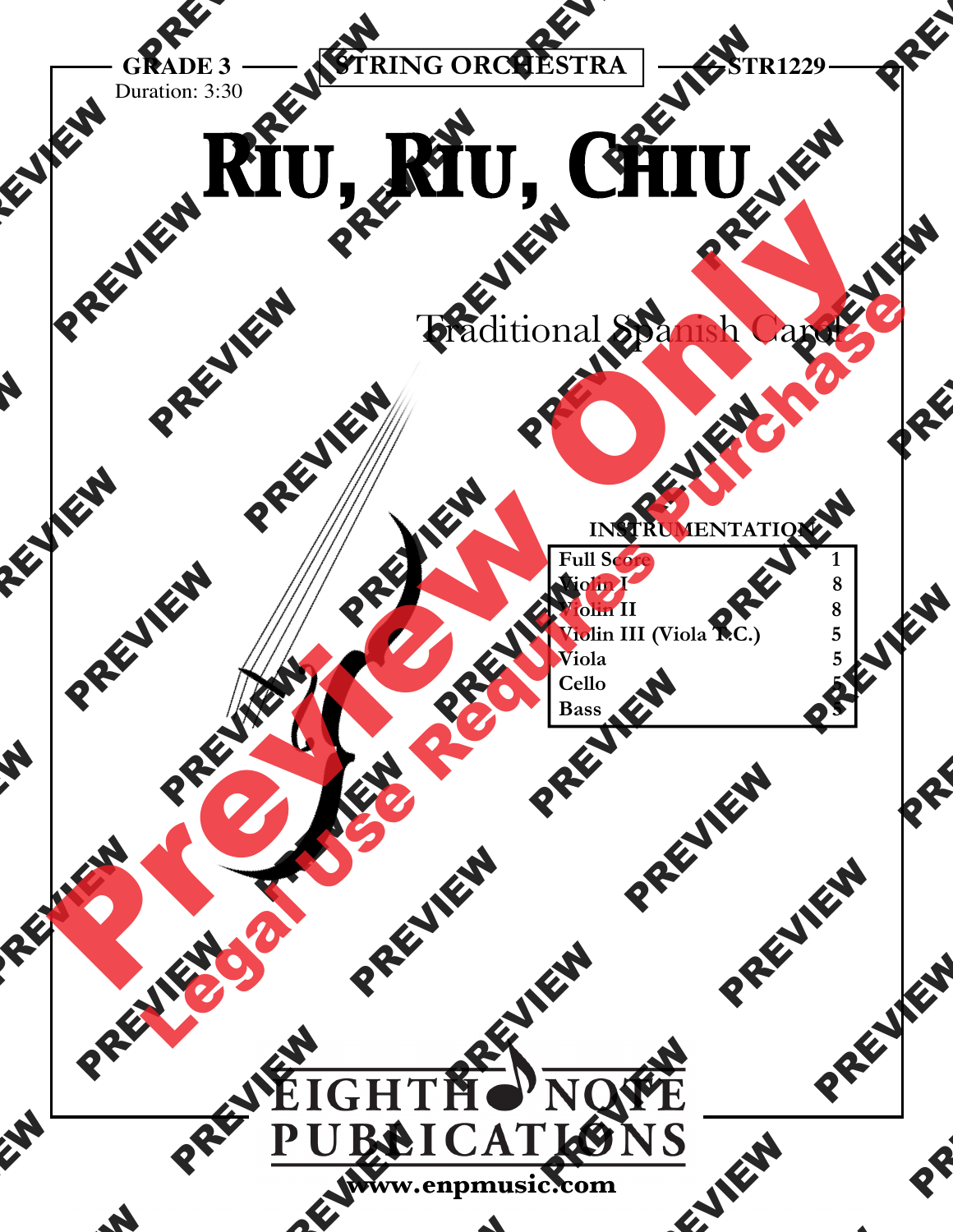

## Riu, Riu, Chiu

*Arranged by David Marlatt* Traditional Spanish Carol

This is a lesser known Christmas piece dating from around 1550. It is rhythmic and colorful with melody in several voices. The opening is a call and response between the solo cello and the remainder of the group. There are some sections with some fast bow work, but the piece is not too difficult for a group to put together and be enjoyed by audiences. PREVIEW PREVIEW PREVIEW PREVIEW PREVIEW PREVIEW PREVIEW PREVIEW PREVIEW PREVIEW PREVIEW PREVIEW PREVIEW PREVIEW PREVIEW PREVIEW PREVIEW PREVIEW PREVIEW PREVIEW PREVIEW PREVIEW PREVIEW PREVIEW PREVIEW PREVIEW PREVIEW PREVIE Riu, Riu, Chiu PREVIEW PREVIEW PREVIEW PREVIEW PREVIEW PREVIEW PREVIEW PREVIEW PREVIEW PREVIEW PREVIEW PREVIEW PREVIEW PREVIEW PREVIEW PREVIEW PREVIEW PREVIEW PREVIEW PREVIEW PREVIEW PREVIEW PREVIEW PREVIEW PREVIEW PREVIEW PREVIEW PREVIE Traditional Spanish Carol<br>This is a labor law on Christmas entreprise the control of the control of the control of the control of the control of the control of the control of the control of the control of the control of th Construction and the construction with some fast town work but the piece is not too discovered by matters.

ISBN: 9781554739387 CATALOG NUMBER: STR1229 COST: \$50.00 DURATION: 3:30

DIFFICULTY RATING:GRADE 3 String Orchestra PUTCH PREVIEW PREVIEW PREVIEW PREVIEW PREVIEW PREVIEW PREVIEW PREVIEW PREVIEW PREVIEW PREVIEW PREVIEW PREVIEW PREVIEW PREVIEW PREVIEW PREVIEW PREVIEW PREVIEW PREVIEW PREVIEW PREVIEW PREVIEW PREVIEW PREVIEW PREVIEW PREVIEW PREVIEW PREVIEW PREVIEW PREVIEW PREVIEW PREVIEW PREVIEW PREVIEW PREVIEW PREVIEW PREVIEW PREVIEW PREVIEW PREVIEW PREVIEW PREVIEW PREVIEW PREVIEW PREVIEW PREVIEW PREVIEW PREVIEW PREVIEW PREVIEW PREVIEW PREVIEW PREVIEW PREVIE PREVIEW PREVIEW PREVIEW PREVIEW PREVIEW PREVIEW PREVIEW PREVIEW PREVIEW PREVIEW PREVIEW PREVIEW PREVIEW PREVIEW PREVIEW PREVIEW PREVIEW PREVIEW PREVIEW PREVIEW PREVIEW PREVIEW PREVIEW PREVIEW PREVIEW PREVIEW PREVIEW PREVIE

## **www.enpmusic.com**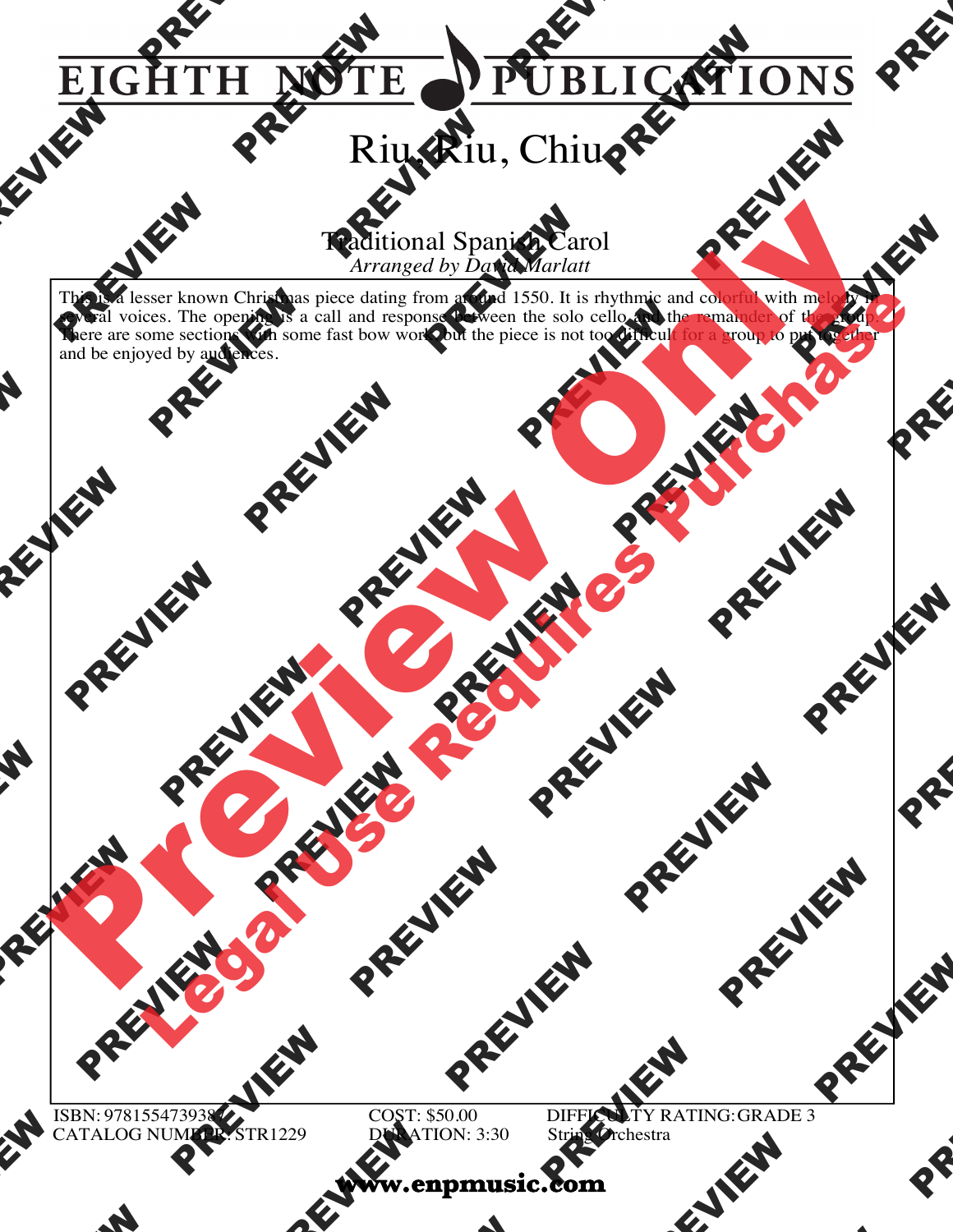

© 2012 **EIGHTH NOTE PUBLICATIONS** www.enpmusic.com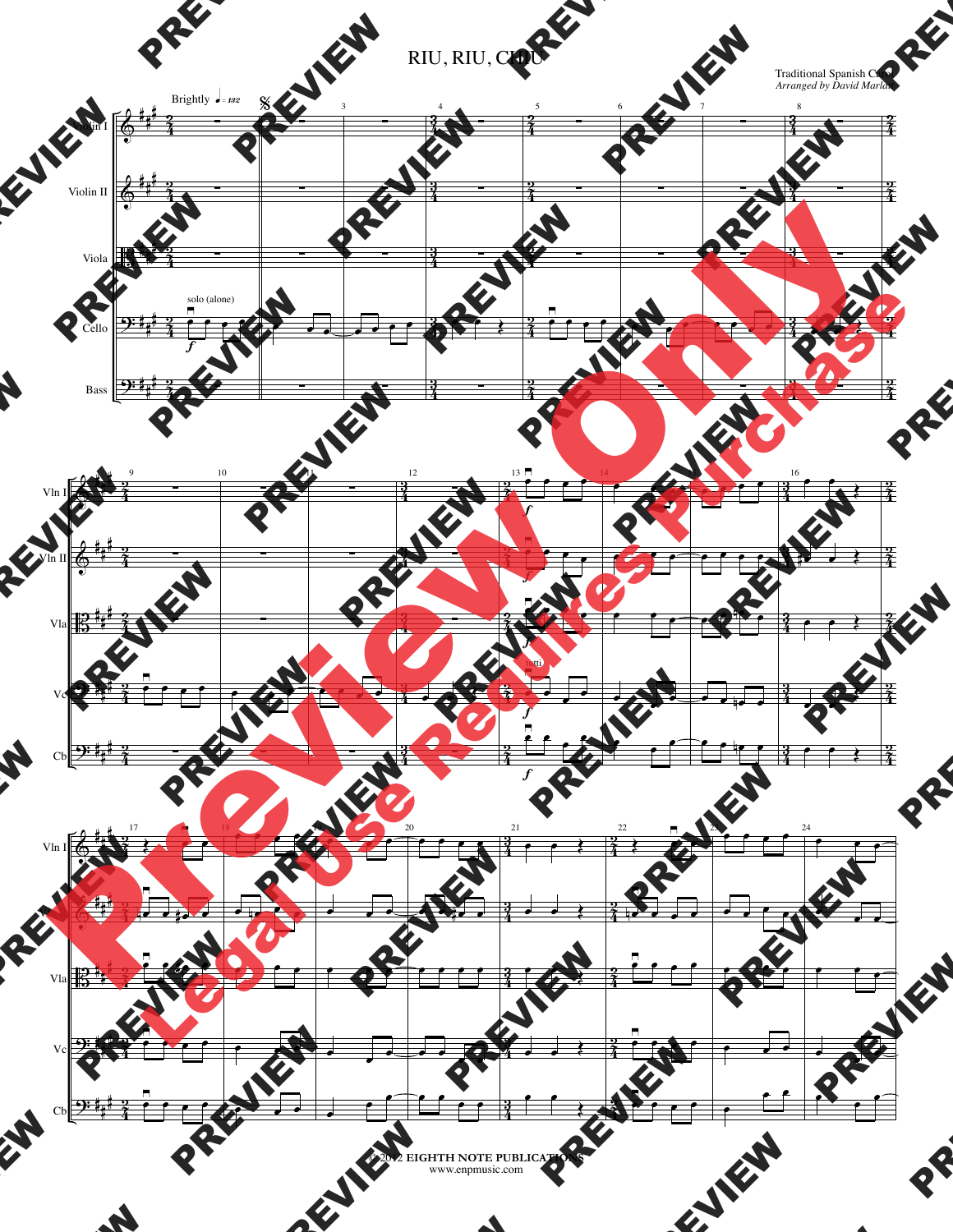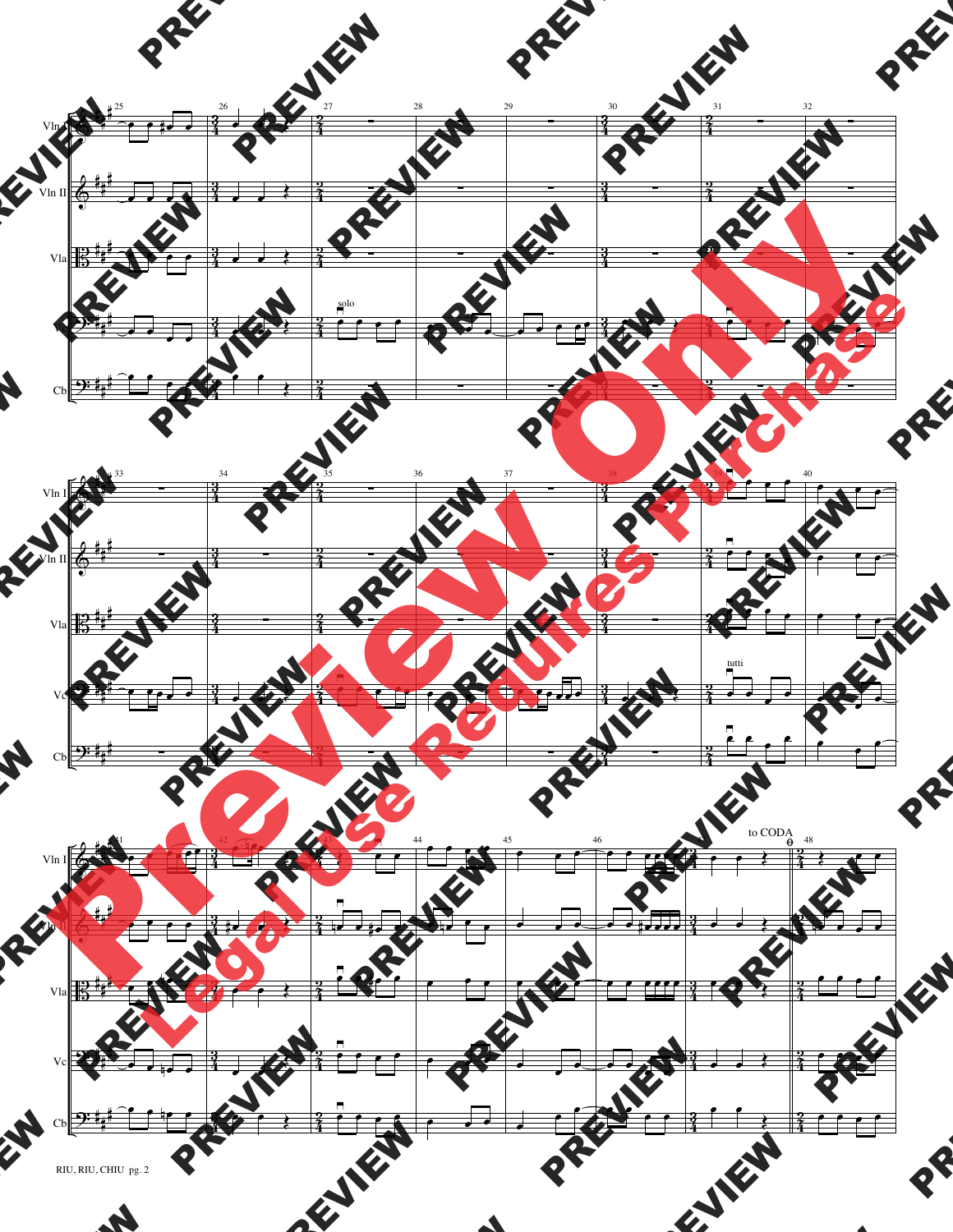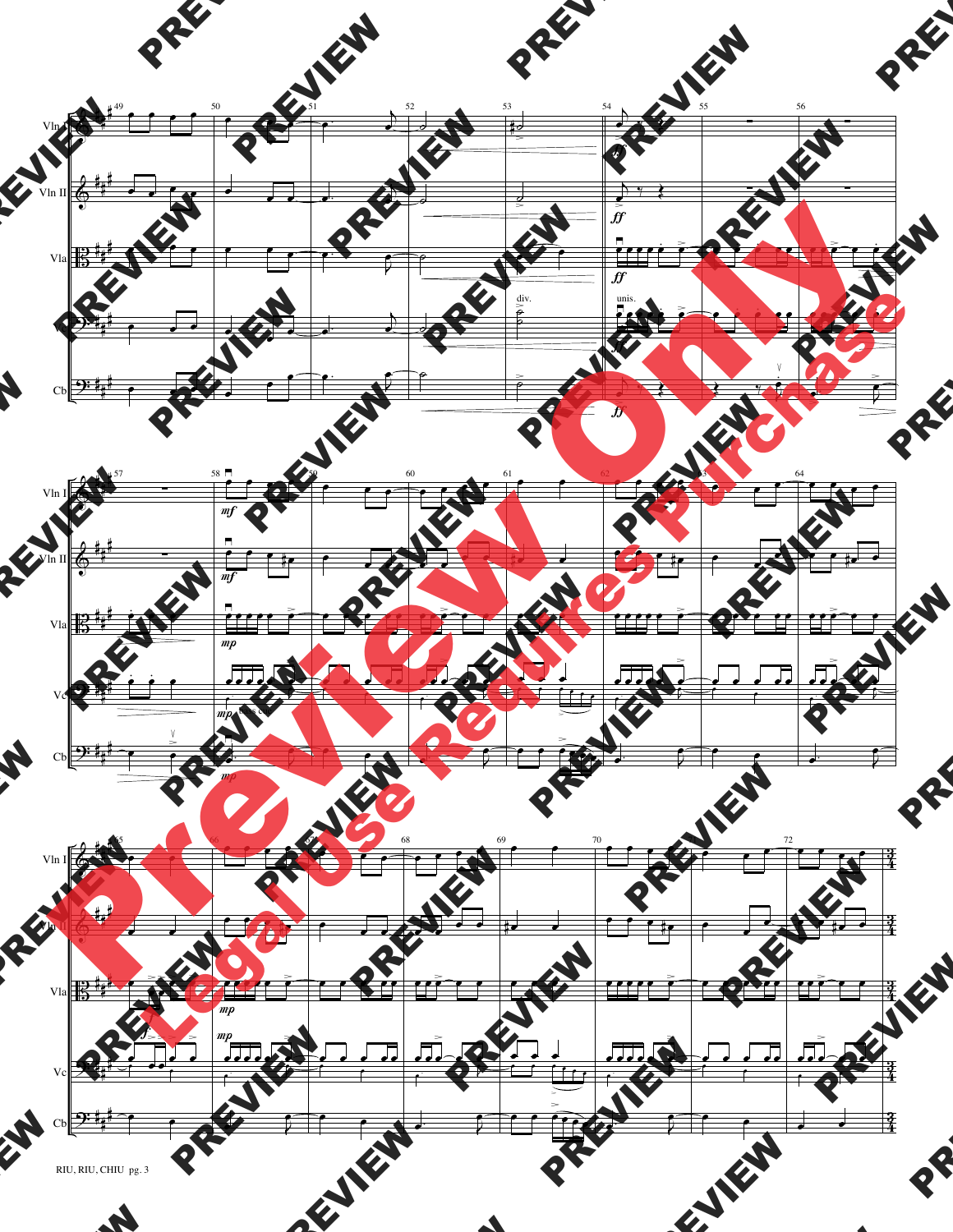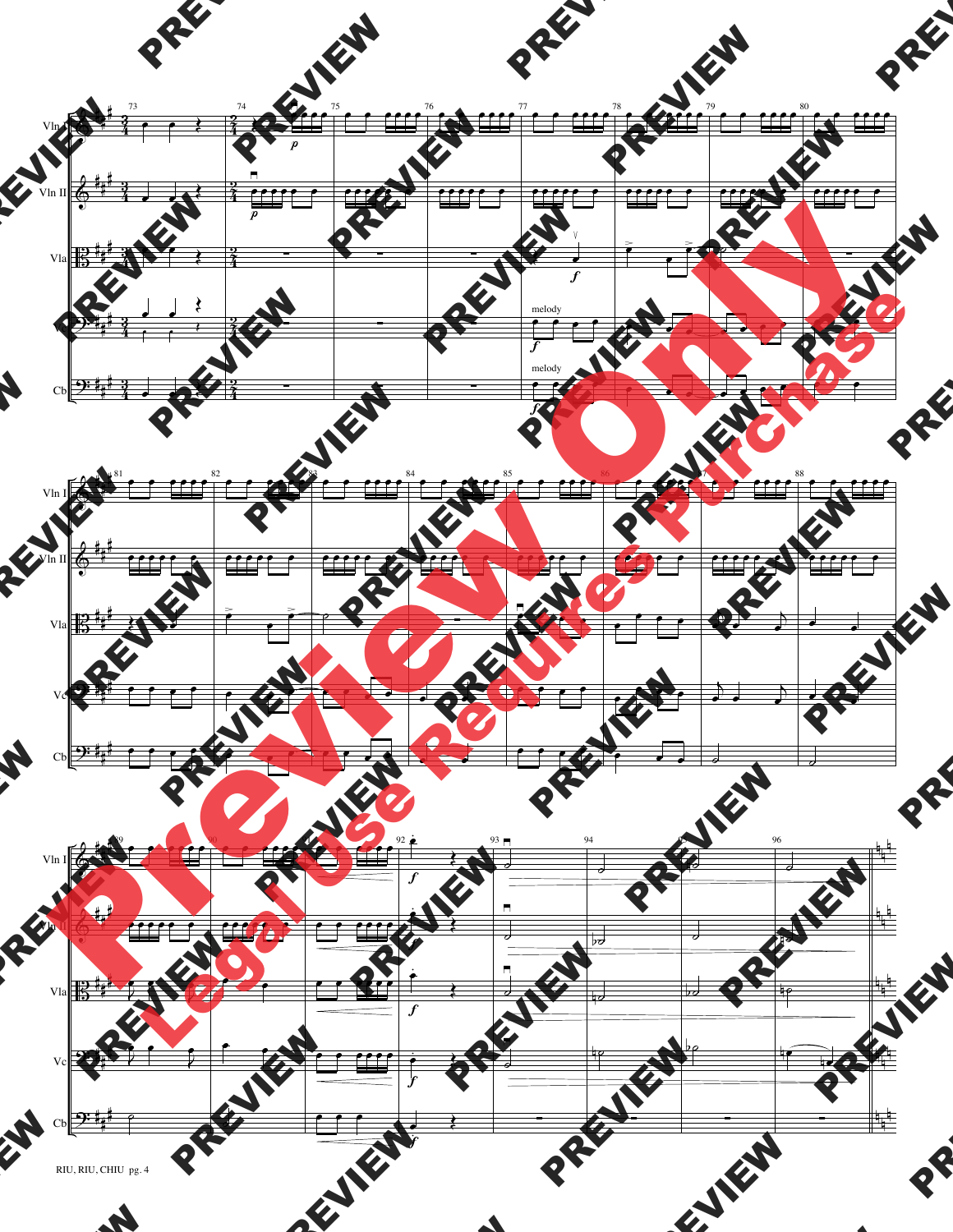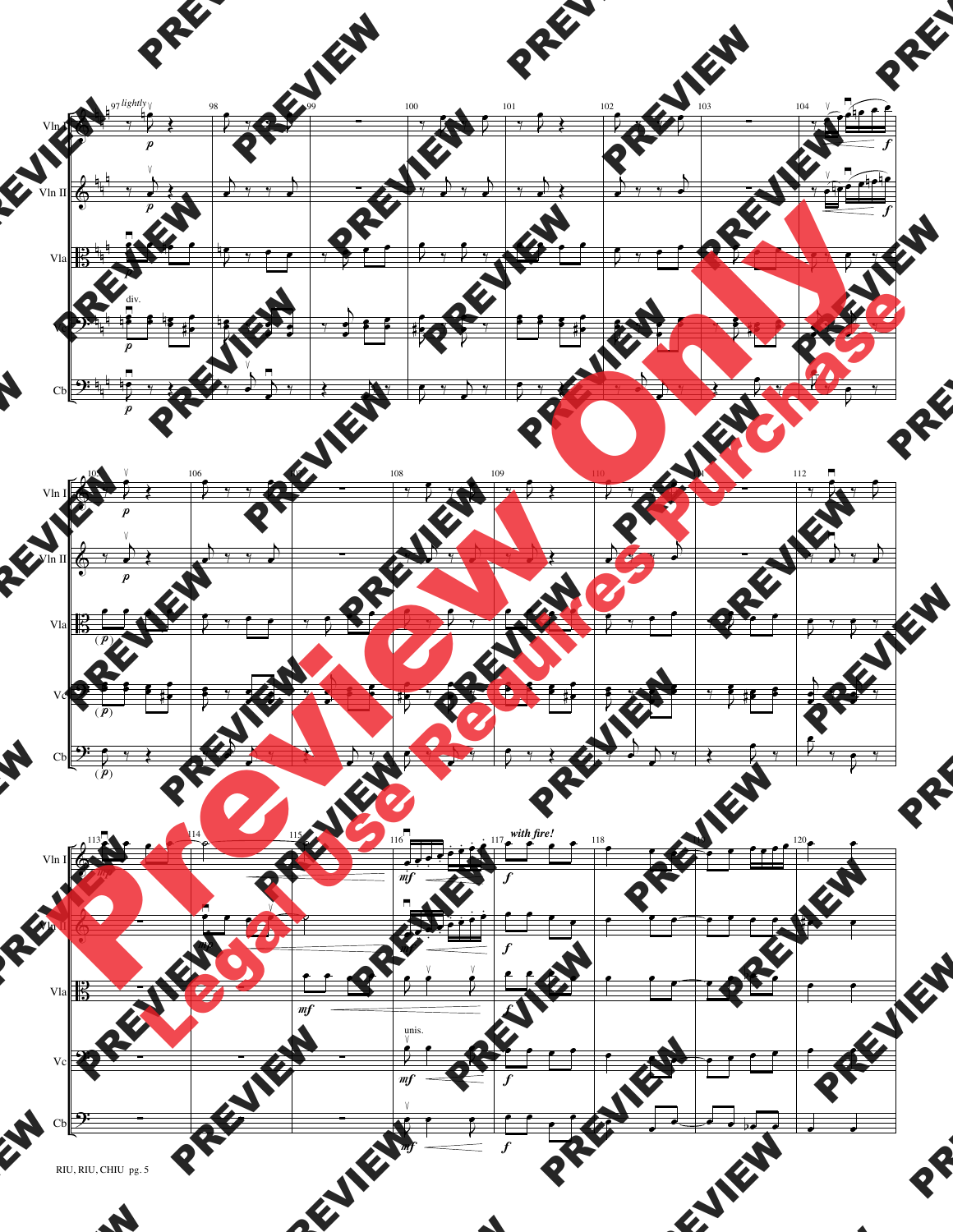